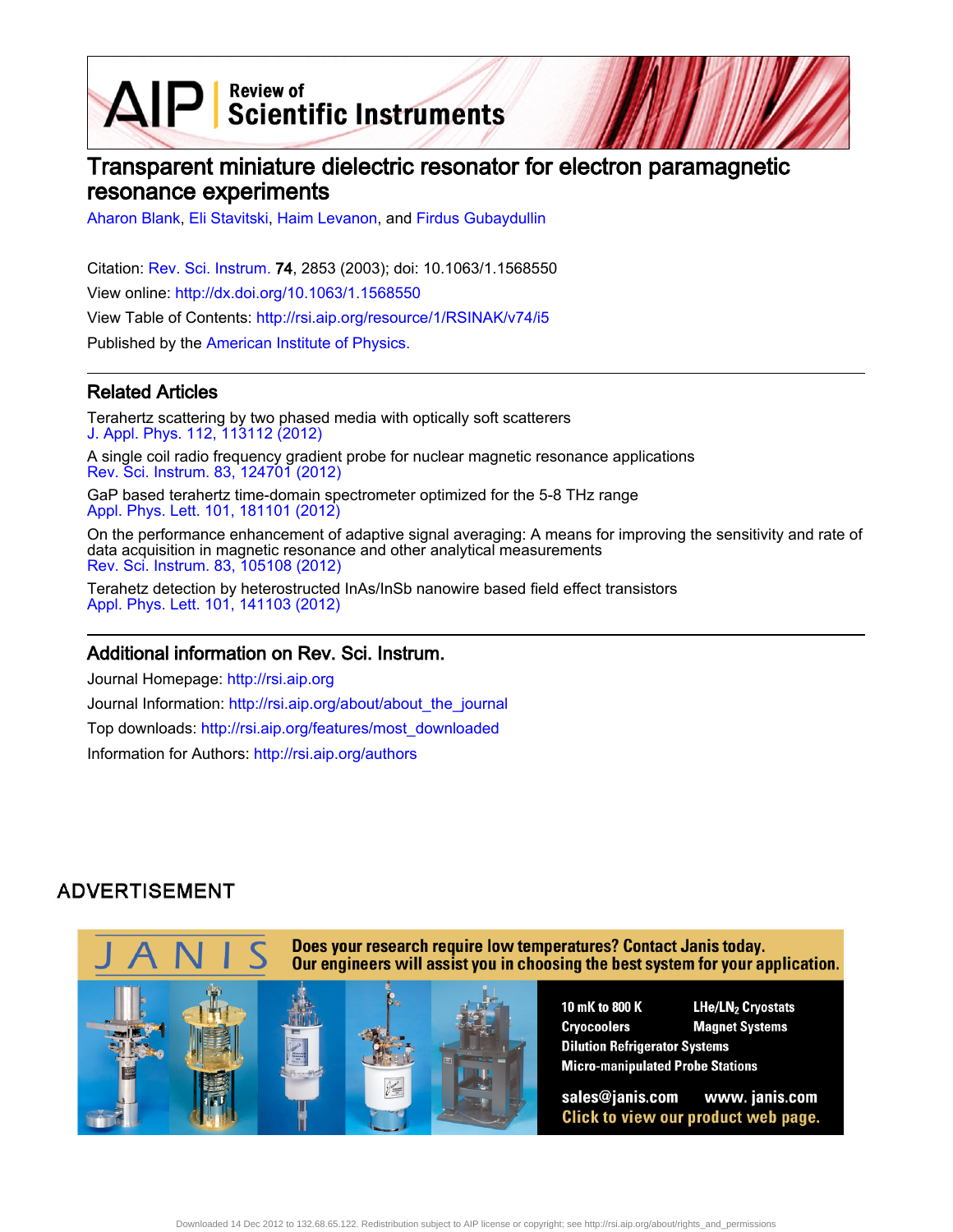## **Transparent miniature dielectric resonator for electron paramagnetic resonance experiments**

Aharon Blank, Eli Stavitski, and Haim Levanon<sup>a)</sup> *Department of Physical Chemistry and the Farkas Center for Light-Induced Processes, The Hebrew University of Jerusalem, 91904 Jerusalem, Israel*

Firdus Gubaydullin

*Zavoisky Physical-Technical Institute, 10/7 Sibirsky trakt, Kazan 420029, Russia*

(Received 11 November 2002; accepted 3 February 2003)

A novel miniature  $(\sim 2 \times 2 \times 1 \text{ mm})$  dielectric resonator for *X*-band electron paramagnetic resonance experiments is presented. The resonator is based on a single crystal of  $KTaO<sub>3</sub>$ , which is excited to its  $TE_{01\delta}$  resonance mode by means of a simple iris-screw coupling. Several configurations of resonators are considered and discussed with respect to their filling factor, power conversion ratio, and optical excitation efficiency. Our findings are presented in terms of both experimental and theoretical studies. For small samples, the high filling factor of this resonator results in a signal increase by a factor of 140–800 (assuming nonsaturating conditions) as compared to a rectangular *X*-band cavity. The high power conversion factor ( $\sim$ 40 G/ $\sqrt{\text{W}}$ ), should enable one to perform pulse experiments employing power amplifiers, with  $\sim$ 100-fold less peak power used for rectangular cavities. With an antireflective layer, the crystal's transparency enables efficient laser illumination of the sample in light-induced experiments. © *2003 American Institute of Physics.* [DOI: 10.1063/1.1568550]

#### **I. INTRODUCTION**

Electron paramagnetic resonance (EPR) spectroscopy employs microwave (MW) frequencies to reveal many important aspects of paramagnetic materials.<sup>1</sup> One of the key factors, which determine the sensitivity of this method, is the MW resonator in which the paramagnetic sample is placed. In the EPR experiment, the signal intensity is directly proportional to the quality factor of the resonator, *Q*, the filling factor of the sample in the resonator,  $\eta$ , and the square root of the MW power, *P*. 1

EPR signal intensity 
$$
\propto \eta Q \sqrt{P}
$$
. (1)

Another important property of the resonator is its power conversion factor,  $C_p$ , which is defined as the ratio between the MW magnetic flux density in the resonator,  $B_1$ , and the power entering the resonator, which is given by

$$
C_p = B_1 / \sqrt{P}.
$$
 (2)

High  $C_p$  implies that for a given  $B_1$ , the required power from the amplifier is relatively low.

Different types of resonators have been described in the literature of which we should mention rectangular and cylindrical cavities,<sup>1</sup> loop-gap (or split-ring) resonators,<sup>2–6</sup> and dielectric resonators.<sup>7–9</sup> Each type has its own advantages and disadvantages in terms of size, cost, magnetic field homogeneity, filling factor, quality factor, and power conversion factor. Moreover, the resonator of choice strongly depends upon the specific EPR experiment, i.e., continuouswave  $(cw)$  or pulsed modes and the corresponding timeresolved EPR (TREPR) experiments.<sup>10,11</sup>

In this article, we present a new resonator, which can be applied in cw, pulsed, or cw-TREPR experiments. This resonator increases significantly the EPR signal intensity and allows performing pulsed experiments with much lower MW power requirements than the current designs. The resonator employs a material possessing high dielectric constant (permittivity, i.e.,  $\varepsilon_r = \varepsilon' - i\varepsilon''$  accompanied by low dielectric losses, and transparency in the visible region. We will present several configurations of this resonator, placed in a metallic shield, and analyze in detail its MW properties.

### **II. CHARACTERISTICS OF DIFFERENT RESONATORS: OUTLOOK**

Most EPR resonators are made of metallic structures, whose dimensions correspond to the required resonance frequency. Unlike the metallic configurations, the dielectric resonator (DR) is a MW device, made of a material of high dielectric constant with low dielectric losses.<sup>12</sup> Early designs of dielectric resonators were based upon materials with a relative dielectric constant  $|\varepsilon_r|$  < 10 (e.g., fused silica and alumina).<sup>7</sup> More advanced designs, utilizing the progress in material science, resulted in the construction of resonators made of ceramics (tin-zirconium tetra-titanate) with a dielectric constant of  $\sim$ 38.<sup>8</sup> With small DRs, the sample volume can be decreased, without affecting the filling factor of the resonator and the sensitivity of the measurement. For example, in  $X$  band  $(10 \text{ GHz})$ , the active volume of a rectangular metallic cavity is  $\sim$  1–10 cm<sup>3</sup>;<sup>1</sup> for a loop-gap resonator it may be as small as 0.1 cm<sup>3</sup>;<sup>6</sup> and for a DR, with  $\varepsilon_r$ 

a)Author to whom correspondence should be addressed; electronic mail: levanon@chem.ch.huji.ac.il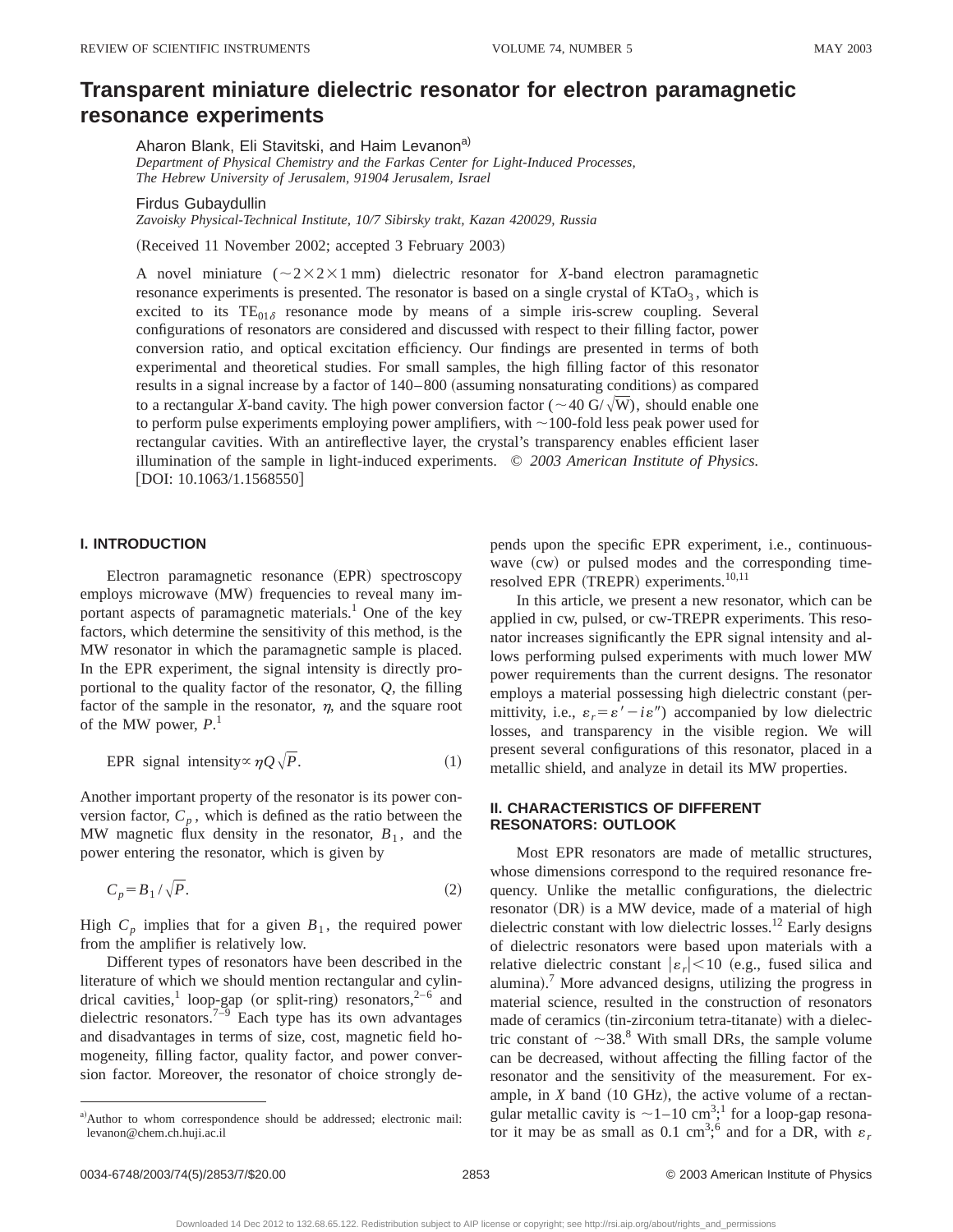

FIG. 1. (a) Illumination of a sample inside a nontransparent dielectric ring from the side, through a hole drilled in the ring. (b) Illumination of the sample from the bottom.

 $=$  38, it may be even smaller than 0.008 cm<sup>3</sup>. The second advantage is the high quality factor of the DR, which can be as high as 5000 (without the sample, critically coupled), but can be much lower by overcoupling the resonator, an important requirement for pulsed experiments.<sup>10</sup> An additional advantage of DRs is their high power conversion factor,  $C_p$ [Eq. (2)], which is usually  $\sim$  5 G/ $\sqrt{\text{W}}$  (similar to loop-gap resonators<sup>4</sup>), as compared to  $\sim$  1 G/ $\sqrt{\text{W}}$  for rectangular metallic cavities.6,13,14 In pulsed experiments, in which short  $(\sim 10 \text{ ns})$  intense MW pulses are applied, high  $C_p$  is important and should lead to relatively low power requirements. Finally, unlike the loop-gap resonators or rectangular cavities, the DR is characterized by a better separation of the electric from the magnetic fields, confined to the sample volume, thus decreasing the possible dielectric losses.

In contrast to these important and valuable advantages, there are several difficulties when performing cw-TREPR measurements associated with DRs in conjunction with light induced transient phenomenon. The first difficulty is the relatively high  $Q$  of DRs (when critically coupled), which limits the time resolution of the detection. Thus to obtain a time resolution of  $\sim$ 10 ns in *X* band, *Q* must be lowered to  $\sim$ 300 by inserting a substance with high dielectric losses near the resonator, e.g.,  $H_2O$ . This problem does not exist at higher frequencies, e.g., at *W* band (94 GHz), where even for very high *Q*, time resolution, estimated as  $\sim$   $Q/\omega_0$ , is in the order of 10 ns or less. An additional difficulty is related to the illuminated filling factor,  $\eta_L$  (the filling factor of the volume that can be photoexcited) as opposed to the filling factor of the entire sample,  $\eta$ <sup>15,16</sup> In regular pulsed- or cw-EPR experiments of stable paramagnetic species, the EPR signal is proportional to  $\eta$ . However, in light induced experiments, only the illuminated part, where the transient paramagnetic species are formed, is relevant to the signal detection. The ceramic DRs, with high dielectric constants and low dielectric losses, are not transparent to visible light, facing difficulties in efficient illumination of the sample volume inside the resonator. Figure 1 presents two possible geometries for illumination of the sample in the ceramic ring. One possibility is



FIG. 2. Schematic layout of the resonator based on the  $KTaO<sub>3</sub>$  resonator (two cuts and isometric view, into the resonator body). In the upper-right inset, a larger view of the resonator ring (with the sample in it), in single and double-stacked configurations, is shown.

photoexcitation through a hole drilled in the ceramics  $[Fig.$  $1(a)$ ]. This solution is problematic, since a large hole decreases significantly the *Q* of the resonator and distorts its  $TE_{01\delta}$  mode.<sup>17</sup> Thus one is forced to reduce the diameter of the hole and decrease the volume of the sample that can be illuminated. The difficulty of inefficient illumination also occurs with loop-gap resonators, where only a small fraction of the entire sample's volume in the resonator can be exposed to the photoexcitation.<sup>6</sup> Moreover, we have found that illumination of the small sample (less than  $2$  mm in diameter) from the bottom  $[Fig. 1(b)]$  is also inefficient, reducing significantly the signal intensity. Another approach to enable efficient light excitation is to employ a double-stacked DR<sup>9</sup>  $(cf., Fig. 2 and see below), where the illuminated sample is$ placed between two dielectric rings. However, the magnetic field,  $B_1$ , between the rings is lower than that inside the rings, thus reducing  $\eta_L$  with respect to the overall filling factor,  $\eta$ , of the resonator. The problems of light illumination can be circumvented using DRs made of transparent materials. As it stands now, sapphire, with a dielectric constant of  $\sim$ 10, is used commercially as a resonator, enabling sufficient optical transparency. However, the relatively low dielectric constant of this material corresponds to relatively large dimensions of the resonator, meaning that the active volume required to be illuminated is relatively large, i.e.,  $\sim 0.2 \text{ cm}^3$ .

In this article, we present several new designs employing a ferroelectric<sup>18</sup> resonator made of a single crystal of  $KTaO<sub>3</sub>$ with a dielectric constant of  $\sim$ 230, at room temperature, excited to its  $TE_{01\delta}$  mode at *X* band (see discussion below). This material, when optically polished, is transparent in the visible region, allowing efficient photoexcitation of the sample. The use of similar ferroelectric crystals, to increase the EPR sensitivity, was discussed recently.<sup>19,20</sup> All these studies present a simple structure in which a hollow cylinder of  $KTaO<sub>3</sub>$  is placed inside a regular rectangular metallic cavity and causes a dramatic increase in the EPR signal intensity for small samples. This increase is due to redistribution of the magnetic fields and increase in the filling factor. A similar configuration, with a ZrSnTiO<sub>4</sub> dielectric ring having  $\varepsilon_r$  $\sim$  38 was also discussed recently.<sup>21</sup> The problem with such designs is that the coupling of the microwaves to the resonator occurs indirectly by the  $TE_{102}$  resonance mode of the rectangular metallic cavity, without really exciting the  $TE_{01\delta}$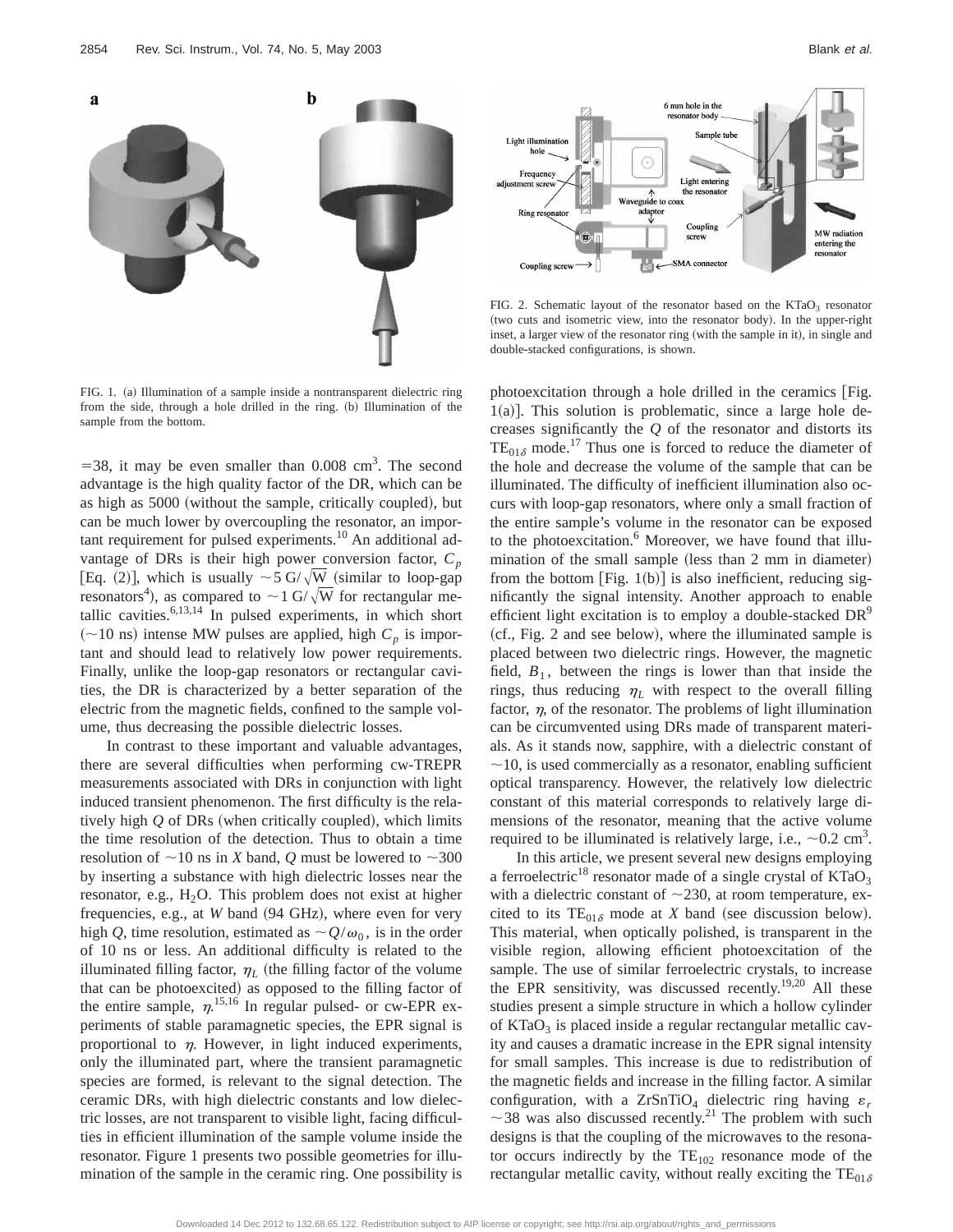

FIG. 3.  $\varepsilon'_r$  vs temperature for a single crystal of KTaO<sub>3</sub> (see Ref. 23).

ring resonance mode.<sup>22</sup> Since the latter resonance mode is not excited, one cannot obtain very high magnetic fields inside the resonator. Therefore the advantages of a  $KTaO<sub>3</sub>$ crystal in terms of filling and conversion factors are not fully exploited. In addition, the configuration where the  $KTaO<sub>3</sub>$ crystal is placed in a  $TE_{102}$  cavity is susceptible to a noticeable temperature dependence of the EPR signal intensity. This is probably due to change in the permittivity of the crystal, which changes the coupling properties of the  $TE_{102}$ mode.<sup>19</sup>

#### **III. TECHNICAL DESCRIPTION**

The basic layout of the present resonator and its coupler, operating at *X* band, is illustrated in Fig. 2. Similar devices can be operated at higher or lower frequencies by an appropriate scaling of the resonator's dimensions. The system consists of the following components: a: the main body; b: the ferroelectric ring resonator; c: the coupling iris and screw; d: the optical window; e: the frequency adjustment screw; and f: the waveguide to a coax adaptor. We focus now on each component separately.

a: The main body is made of a brass cylinder with a 6 mm diameter hole drilled along the cylinder. This structure supports the Teflon screws holding the resonator and the frequency varying screw. It also functions as a Faraday cage to reduce radiation from the resonator. To maintain high *Q* of the resonator, the inner side walls of the main body should be gold plated and have minimal surface roughness, the machining procedure should be made with electroerosion.

b: The ring resonator is made of a single crystal of potassium tantalite  $(KTaO_3)$ , which is commercially available (e.g., Commercial Crystal Laboratories Inc., Segeisa Inc.). The raw material is supplied as a flat plate and then it can be cut by a diamond disk and drilled with a diamond drill. The dimensions of our *X*-band resonator are  $2.2 \times 2.2 \times 1$  mm, with a 1 mm hole diameter.  $KTaO<sub>3</sub>$  has a dielectric permittivity  $(\varepsilon_r)$ , which depends upon temperature and frequency, and the theoretical temperature dependence is plotted in Fig. 3.<sup>23</sup> As indicated earlier, at room temperature, which is well above the Curie temperature of this crystal  $(32.5 K)$ , this



FIG. 4. Optical density of a polished single crystal of  $KTaO<sub>3</sub>$  (1 mm thickness). The spectrum was measured using an HP8453 spectrophotometer.

material is paraelectric, exhibiting a typical change in  $\varepsilon_r$  of  $\sim$ 0.37% per degree. The frequency dependence of the permittivity of this crystal (not shown) is relatively large in the lower frequency range (below  $\sim$ 1 MHz), but around *X* band, the dependence is much smaller. $^{24}$  The crystal losses are defined by its tan  $\delta (= \varepsilon''/\varepsilon' = 1/Q)$  value and the crystal can be supplied with various tan  $\delta$ , depending on the specific method of crystal growing. Thus crystals with low losses, e.g., tan  $\delta=6\times10^{-4}$  at room temperature,<sup>23</sup> can be used as resonators, suitable for cw, or low time resolution (cw-TREPR) measurements. Crystals with high losses can be chosen for high time resolution  $(cw-TREPR)$  or pulsed EPR measurements. We have also found that fast cooling of the crystal to 77 K may generate defects, which cause an increase of its losses. However, slow heating of the crystal to ~950 °C, for several hours under  $O_2$  atmosphere, reduces its losses by an annealing. Annealing should also eliminate defects, which can be generated in the crystal during the machining processes. With respect to optical properties, Fig. 4 indicates that the crystal is almost transparent in the visible region. However, for efficient photoexcitation, the ring resonator should be polished in the inner and outer parts. Moreover, the high index of refraction of this crystal  $~(-2.28$  and Fig.  $4)^{25}$  require an antireflective (AR) layer to coat at least one side of the polished faces. This will reduce the light reflection from the crystal/air interface.

c: The part, which consists of the coupling iris and screw, couples the MW energy from the waveguide to the ring resonator and enables one to match it to the impedance of the transmission line. The orientation of the coupling screw is chosen to excite efficiently the  $TE_{01\delta}$  mode of the ring resonator.

d: The optical window is a hole drilled in the main body. The diameter of the hole should be  $\sim$ 2 mm.

e: The frequency adjustment screw made of Teflon is attached to a thin cylindrical brass plate. It serves as a frequency-adjustment device. The resonance frequency of the ring increases as the brass plate approaches it. In the present design, the frequency can be tuned in a range of  $\sim \pm 75$  MHz about the center frequency of the resonator, without affecting significantly the coupling properties and the quality factor *Q*. A typical experimental plot, describing the resonance frequency versus distance of the ring from the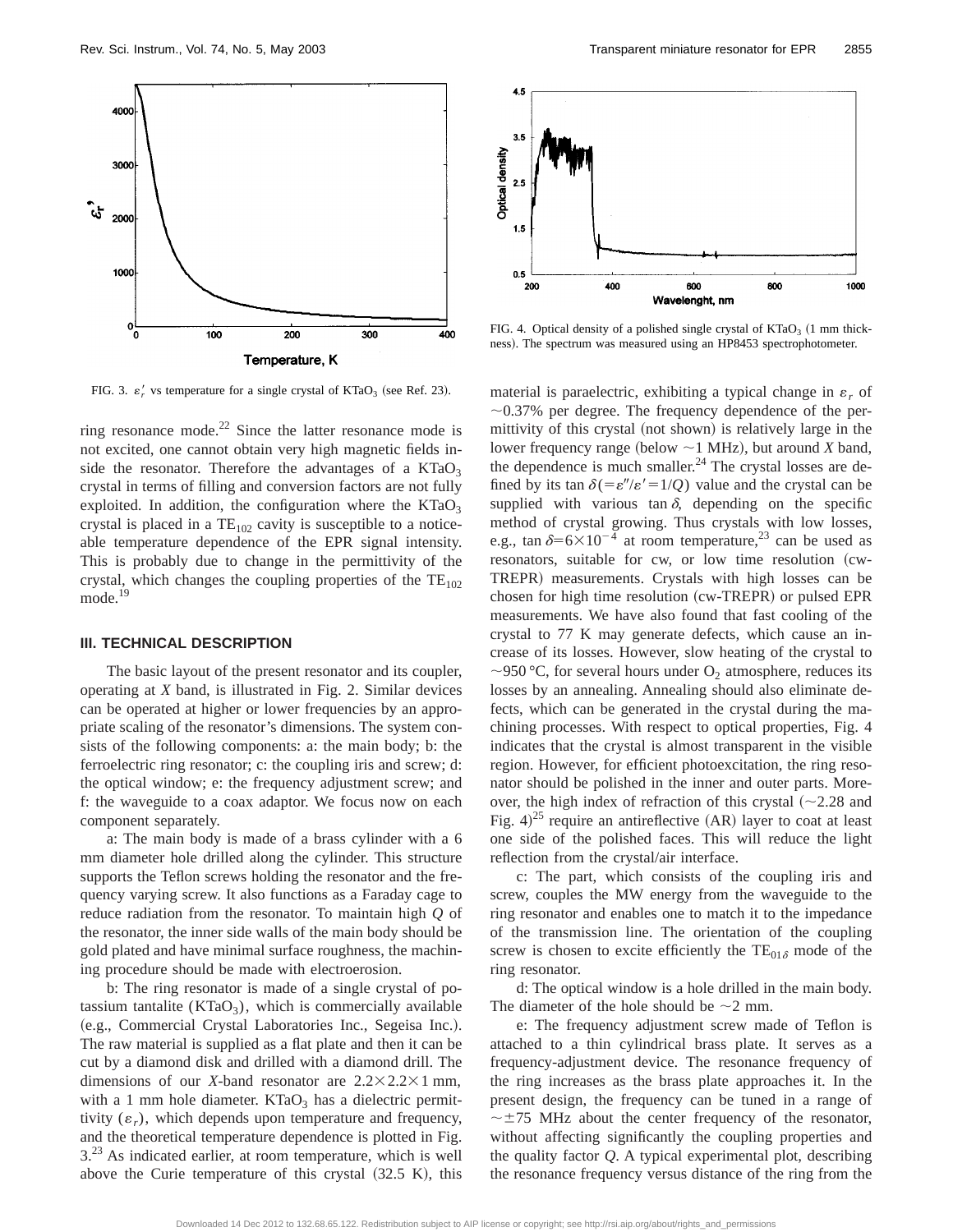

FIG. 5. Measured resonance frequency vs the distance between the resonator ring and the metal plate (for a single ring resonator configuration).

metal plate is shown in Fig. 5. In the case of a doublestacked dielectric resonator structure, the frequency can be varied by changing the distance between the rings,<sup>9</sup> leading to a larger frequency tuning capability  $(\sim 500 \text{ MHz})$ . In our experiments, employing a double-stacked configuration, the distance between the two rings was kept fixed  $(1 \text{ mm})$ .

f: The current design relies on the excitation of the ring resonator through a regular rectangular metal waveguide. Our MW source output comes from a coaxial connector; therefore an integral part of this system is the waveguide-tocoax adaptor, which is positioned just before the coupling iris of the resonator  $(cf., Fig. 2)$ .

#### **IV. THE CHARACTERISTICS OF THE RESONATOR**

In this section we discuss in detail the important characteristics of the present resonator. The magnetic and electric fields inside the resonator were calculated using a numerical procedure (finite element method).<sup>15</sup> Figure 6 presents results of such a calculation, showing that the magnetic fields at the center of the resonator are very strong, and that they are well separated from the electric fields, confined to the resonator's body. These results are typical for the  $TE_{01\delta}$  mode of the ring resonance.26 A similar calculation was performed for a double-stacked resonator structure [Fig.  $6(f)$ ].<sup>9</sup> Inspection of Figs. 6(e) and 6(f) shows that a separation larger than  $\sim$ 1 mm between the rings results in a substantial drop of the magnetic fields between the rings, thus reducing the filling factor. This is due to the high permittivity of the crystal employed. It should also be noted that in order to maintain a stable  $TE_{01\delta}$  mode, the single ring resonator height should be less than the ring's radius (or half the length of the square, in our case). $26$ 

The operational frequency for a given dielectric structure cannot be calculated analytically. However, an approximate expression provides, within  $\sim$ 10% accuracy, the estimated resonance frequency of the resonator:<sup>26</sup>

$$
f_{\text{GHz}} = \frac{34}{a_{\text{mm}}\sqrt{\varepsilon_r}} \left(\frac{a}{h} + 3.45\right),\tag{3}
$$



FIG. 6. Calculated fields for single and double-stacked ring resonators excited to their  $TE_{01\delta}$  mode. The fields are defined in a cylindrical coordinate system, the  $z$  axis is along the sample (see Fig. 2). The dimensions of the resonators are  $2.2 \times 2.2 \times 1$  mm, with a central hole of 1 mm diameter and a separation of  $1 \text{ mm}$  between the rings for a double-stacked configuration. (a) Two-dimensional image of the electric field  $(E_{\phi})$  along the central *xy* plane of a single ring resonator;  $(b)$  same as  $(a)$  but plotted along the *x* axis of the ring resonator; (c) two-dimensional image of magnetic field  $(H<sub>z</sub>)$  along the central  $xy$  plane of a single ring resonator;  $(d)$  the same as  $(c)$  but plotted along the *x* axis of the ring resonator;  $(e)$  same as  $(c)$  but plotted along the *z* axis of the resonator; and (f) plot of  $H<sub>z</sub>$  along the *z* axis of the doublestacked resonator. Notice that at the center of the resonator, where light excitation takes place, the field is  $\sim$ 3 times smaller than for a single ring resonator.  $(a)$ – $(d)$  are valid fields for a double-stacked resonator in terms of qualitative behavior.

where  $a$  is the radius of the dielectric ring (in mm) and  $h$  is the height of the ring. For our resonator, with a rectangular cross section, one may use the half of the smaller side of the rectangle ( $a=1$  mm) and obtain a frequency,  $f \sim 10$  GHz. A much more accurate calculation employs the numerical approach of the finite element solution of the fields of the resonator (cf., Fig.  $6$ ).<sup>15,16</sup> The numerical approach also accounts for the distance of the resonator from the metal walls of the main body structure, which tends to increase the resonance frequency, as the structure becomes smaller (Fig.  $5$ ). As mentioned above, the permittivity of the crystal exhibits strong temperature dependence, especially at very low temperatures (Fig. 3). This dependence should probably prevent the operation of this resonator below  $\sim$ 150 K. Nevertheless, at room temperature, a 1° change would result in an  $\sim$ 18 MHz change in the resonance frequency of the resonator. Such fluctuations can easily be compensated with the automatic frequency control circuit, which is an essential part of any EPR spectrometer.

In our current design, using crystals from two different sources, we have found that both crystals gave similar results with respect to their loaded quality factor, which was measured to be  $Q_L \sim 1150$ .  $Q_L$  was measured at the critical coupling without any sample in the resonator, using a homebuilt network analyzer. The measurements were carried out by finding the ratio between the resonance frequency and linewidth of the resonator's reflection coefficient, measured at  $-3$  dB from the baseline, of the dip.<sup>26,27</sup> Thus, assuming that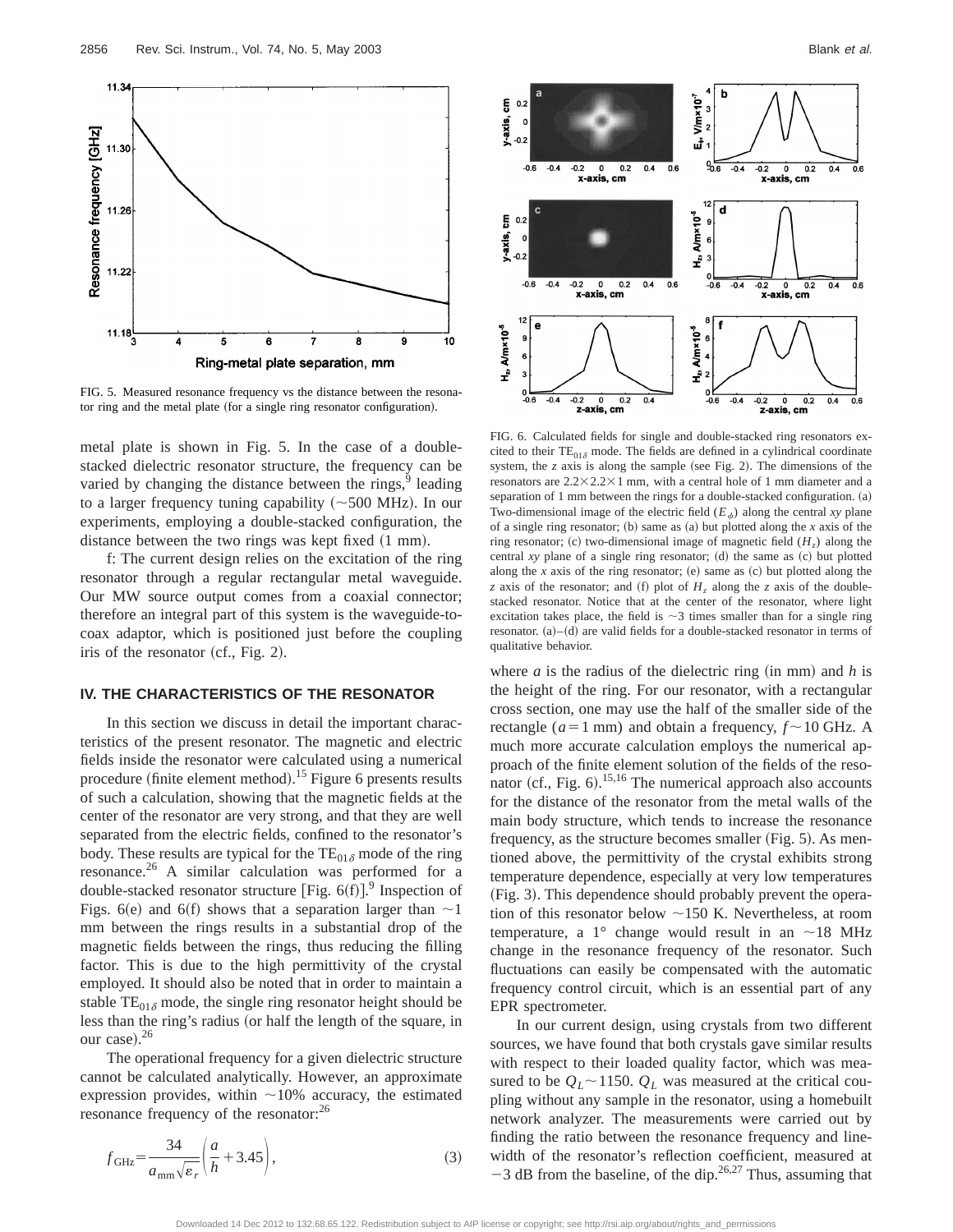

FIG. 7. Several possible configurations for filling factor calculation. In cases  $(a)$ – $(c)$  a thin Pyrex tube  $(o.d. 1$  mm and i.d. 0.8 mm) is used to contain the sample (represented by the gray cylinder). (a) The sample is placed inside a TE<sub>102</sub> rectangular *X*-band cavity ( $10 \times 22 \times 41$  mm). The filling factor of the illuminated region by a  $1$  mm laser spot (marked by the black cylinder) is calculated to be  $1.1 \times 10^{-4}$ ; (b) the sample is placed inside the ferroelectric resonator  $(2.2 \times 2.2 \times 1 \text{ mm})$ . The filling factor of the illuminated region is  $0.135$ ; (c) the sample in a double-stacked resonator with dimensions as in  $(b)$  (ring separation is 1 mm). The filling factor of the illuminated region is  $0.038$ ; (d) the resonator ring is placed inside the sample tube, thus enabling efficient illumination of a large volume. Notice that, unlike case (b), light does not pass through the crystal. The filling factor of the illuminated region is 0.18. If we assume the use of a large laser spot, or, for the case of a stable radical, measured by cw or pulsed EPR, the filling factor of this configuration is  $>0.8$ .

the losses in the metal body are negligible, the *Q* of the crystal itself was calculated to be  $\sim$ 2300. We found that when the crystal was cooled rapidly to 77 K and heated back slowly to room temperature, its  $Q_L$  dropped down to  $\sim$ 500. Such cooling process may be of importance when performing high time resolution cw-TREPR measurements, which require low *QL* .

One of the most important properties of the described resonators is their high filling factor for very small samples, especially in light induced experiments. The filling factors of the various resonators, based upon the  $KTaO<sub>3</sub>$  ring, were calculated by the numerical method described above.<sup>15,16</sup> Figure 7 presents different configurations and the calculated results for the illuminated filling factor,  $\eta_L$  (discussed above<sup>15,16</sup>). As compared to a "conventional" rectangular cavity (a), the illuminated filling factor increases by  $280-$ 1600, depending on the exact structure of the resonator. Since  $Q_L$  of the ring resonator is  $\sim$ 2 times smaller than that of a rectangular cavity (measured to be  $\sim$  2200 in our case), the corresponding overall increase in EPR signal should therefore be  $\sim$ 140–800 [cf., Eq. (1)].<sup>28</sup>



FIG. 8. cw-TREPR signal intensity as a function of time after laser excitation. Dotted line: experimental results; solid line: theoretical curve using Eq. (4). The two upper traces show the weak signal from the sample in a rectangular cavity with relatively high MW power excitation. The lower trace shows the strong EPR signal in the double-stacked resonator, with relatively low MW power excitation.

The power conversion factor of the present resonator was measured by comparing the kinetic curve in a cw-TREPR experiment, performed with a standard commercial rectangular cavity (Varian model V-4531), with that obtained using a double-stacked resonator. The kinetic curve was that of polarized radical (deuterated BDPA, alpha, gammabisdiphenylene- $\beta$ -phenylallyl) generated via the photochemical reaction between a photoexcited triplet chromophore and a stable radical. For the detailed experimental procedure and theoretical background, the reader is referred to earlier publications.<sup>29</sup> For a time-dependent magnetization,  $M(t)$ , the corresponding signal kinetics in a cw-TREPR experiment is given by  $30$ 

$$
M_{y}(t) \propto M(t) \cdot \frac{\omega_1 e^{at}}{b} \sin(bt);
$$

where

$$
a = -\frac{1}{2}(T_1^{-1} + T_2^{-1}); \ b = \left[\omega_1^2 - \frac{1}{4}(T_2^{-1} - T_1^{-1})^2\right]^{1/2}.
$$
 (4)

Here we assumed that most of the signal results from polarized (non-Boltzmann) spin population. In Eq. (4)  $\omega_1$  $= \gamma B_1/2\pi$ , where  $\gamma$  is the electron gyromagnetic ratio; and  $T_1$  and  $T_2$  are the spin-lattice and spin-spin relaxation times of the radical, respectively. Therefore by performing the same experiment at different MW powers, using the same sample, with the different resonators, i.e., the rectangular cavity and the double stacked resonator, the procedure allows one to extract the ratio between  $C_p$  of the corresponding resonators. Figure 8 presents the results of such an experiment. The experiments were performed with a Varian E-12 spectrometer, and with both resonators, similar sample volume was illuminated using a small diameter laser beam  $\leq$ 2 mm (Lightwave 210 Nd:YAG laser). Fitting of the kinetic curves [Eq.  $(4)$ ] was carried out with known parameters,  $T_1$ and  $T_2$ , leaving  $\omega_1$  as a fitting parameter. Such a fitting (Fig.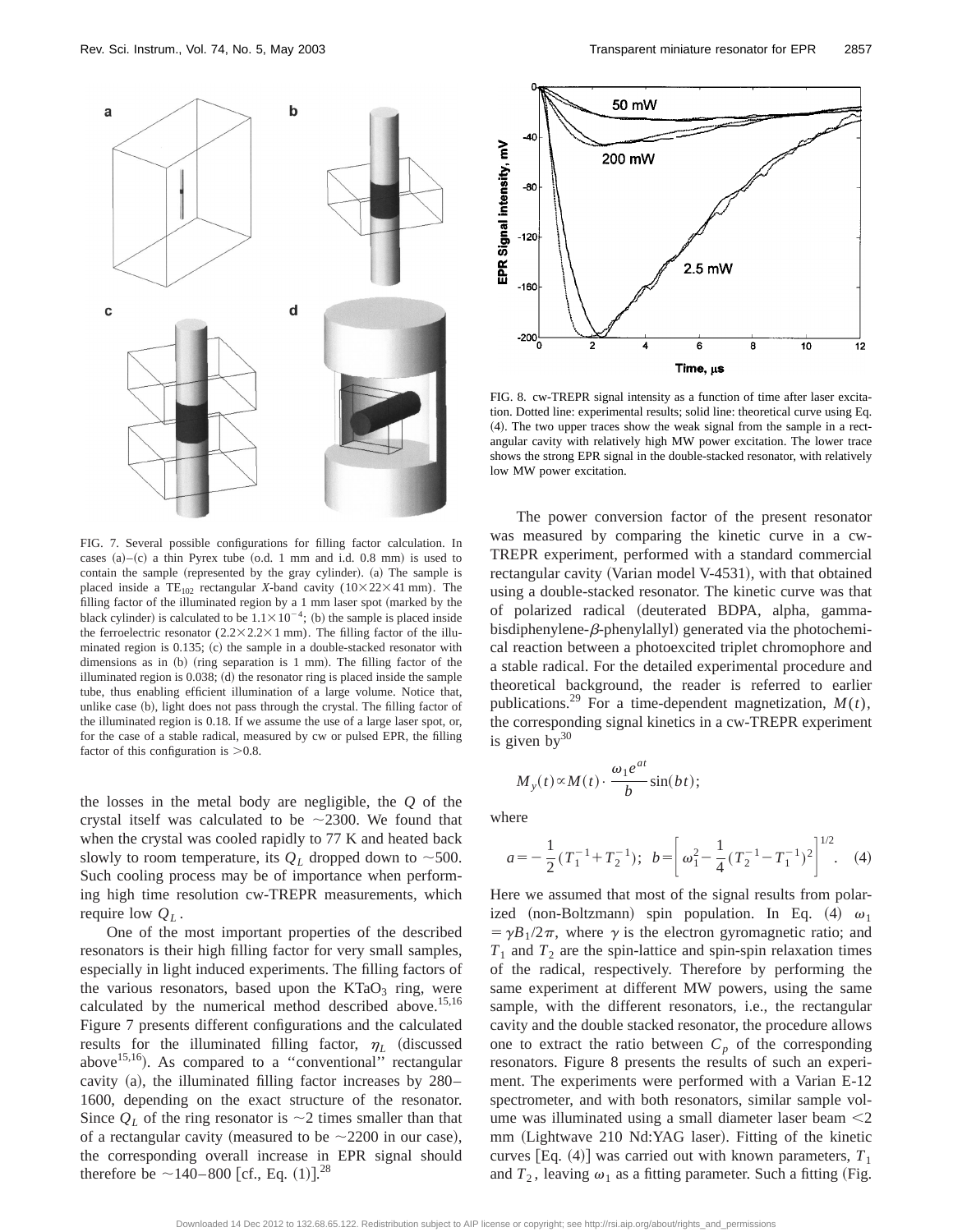8) corresponds to a power conversion factor of  $C_p = 1.4$  and 13  $G/\sqrt{W}$  for the rectangular and double-stacked resonator, respectively.

At this stage we can estimate  $C_p$  of a single ring resonator to be  $\sim$ 3 times larger than that of a double stacked one. This figure is based on the calculated magnetic fields in the double-stacked resonator [Fig.  $6(f)$ ], as compared to the fields of a single ring resonator [Fig.  $6(e)$ ]. In addition, a ratio of  $\sim$ 3 in the magnetic field intensity was also found for single and double-stacked resonators employing  $ZrSnTiO<sub>4</sub>$ ceramics with  $\varepsilon_r = 38.9$  Therefore the conversion factor for a single ring resonator is  $\sim$  40 G/ $\sqrt{\text{W}}$  versus 1.4 G/ $\sqrt{\text{W}}$  in the rectangular cavity. The value obtained for the rectangular cavity is in reasonable agreement with a prior report of  $C_p$ for rectangular cavities.<sup>6,13,14</sup>

One of difficulties in using the  $KTaO<sub>3</sub>$  single crystal is associated with its background EPR signal. In the cw-TREPR experiments, we are mainly concerned with transient signals, and the background signal is easily eliminated. Nevertheless, in cw or pulsed experiments the background signal problem may arise. At room temperature, the background signal (mainly due to  $Fe^{3+}$  impurities) is broad because of fast relaxation processes in the crystal. $31$  At low cryogenic temperatures, the signal becomes very sharp and very anisotropic.32 Any measurement procedure subjected to this background signal should include a proper subtraction of this signal before sample insertion. In most resonators, such a subtraction process is problematic because upon removal of the sample from the resonator, its resonance frequency and *Q* changes, thus affecting the EPR signal. In the present resonator, however, the subtraction is less problematic due to the high permittivity of  $KTaO<sub>3</sub>$ , resulting in good  $E$ -to- $H$  field separation, i.e., very small change in the resonance frequency and *Q* upon sample insertion.

The predicated increase in EPR signal intensity was already discussed above with respect to the resonator's filling factor. The results given in Fig. 8 show the signal increase in our resonator. When analyzing these results, we see that the obtained signal is  $\sim$  4.6-fold stronger in the double-stacked resonator than in the rectangular cavity, for the same illuminated sample volume. However, the signal in the doublestacked resonator was obtained with much lower MW power  $(2.5 \text{ mW}$  as compared to 200 mW). Thus, considering Eq.  $(1)$ , we obtain that for the same power and sample size, the increase in EPR signal using the double-stacked resonator is  $\sim$ 41 as compared with the rectangular cavity. This increase is still about three times smaller than the predicted results, based on the filling factor calculation (see above). We believe that the relative reduction in the EPR signal intensity in the double-stacked resonator, as compared to theory, is the result of two main factors. The first is due to the laser spot size  $(< 2$  mm), which extends beyond the 1 mm gap of the double-stacked rings, and did not penetrate well inside the rings due to the high refractive index of the  $KTaO<sub>3</sub>$  crystal (we did not employ an AR layer, see above). The second reason is due to the required detuning process performed in our spectrometer (Varian). In more detail, after the cavity is critically matched, it is detuned a bit to supply the detection diode with a power bias  $(\sim 1 \text{ mW})$  to obtain detection in the linear region of the diode. $33$  When this detuning is performed at relatively high power output, it does not change significantly the resonator's matching from critical coupling and, therefore, the signal is maximum.<sup>1</sup> When the output power is very low, e.g.,  $\sim$  2.5 mW in our case, the detuning process can greatly reduce the EPR signal as the resonator is far from critical coupling. Unfortunately, due to the high conversion factor of our resonator and the relatively small linewidth of the radical, we could not increase the power above  $\sim$ 2.5 mW without losing too fast the signal due to strong saturation. It should be noted that by employing a different chemical system with a larger radical linewidth, the signal will escape detection using the small sample in the large rectangular cavity.

Another possible difficulty is the background laser spike. This signal may reduce the sensitivity of the measurement, even though the EPR signal increases. $<sup>6</sup>$  We have found that</sup> the background laser spike did not increase when changing from a rectangular cavity to a double-stacked resonator. This is probably due to the fact that in the double stacked resonator only the sample region was illuminated without hitting the metal walls.

#### **ACKNOWLEDGMENTS**

This work is in partial fulfillment of the requirements for a Ph.D. degree  $(E.S.)$  at the Hebrew University of Jerusalem. This work was partially supported by the Horowitz Foundation, the Israel Ministry of Science, Israel Ministry of Defense, and the US-Israel BSF. The Farkas Research Center is supported by the Bundesministerium für die Forschung und Technologie and the Minerva Gesellschaft für Forchung GmbH, FRG. The authors thank Professor R. Griffin from MIT for providing us with the deuterated BDPA radical.

- <sup>1</sup> C. P. Poole, *Electron Spin Resonance: A Comprehensive Treatise on Experimental Techniques*, 2nd ed. (Dover, New York, 1997).
- $^{2}$ M. Decorps and C. Fric, J. Phys. E 5, 337 (1972).
- $3$ W. N. Hardy and L. A. Whitehead, Rev. Sci. Instrum.  $52$ ,  $213$  (1981).
- <sup>4</sup> W. Froncisz and J. S. Hyde, J. Magn. Reson. (1969-1992) **47**, 515 (1982).
- $5$ W. Froncisz, T. Oles, and J. S. Hyde, Rev. Sci. Instrum.  $57$ , 1095 (1986).
- ${}^{6}$ G. Elger, J. T. Törring, and K. Möbius, Rev. Sci. Instrum.  $69$ , 3637 (1998).
- $<sup>7</sup>$  J. L. Harthoorn and J. Smidt, Appl. Sci. Res.  $20$ , 148 (1969).</sup>
- 8R. Dykstra and G. Markham, J. Magn. Reson. ~1969-1992! **69**, 350  $(1986).$
- 9A. Sienkiewicz, K. Qu, and C. P. Scholes, Rev. Sci. Instrum. **65**, 68  $(1994).$
- <sup>10</sup>M. K. Bowman, *Fourier Transform Electron Spin Resonance* (Interscience, New York, 1990).
- 11L. T. Muus, P. W. Atkins, K. A. McLauchlan, and J. B. Pedersen, *Chemically Induced Magnetic Polarization* (Reidel, Dordrecht, 1977).
- <sup>12</sup>D. Richtmyer, J. Appl. Phys. **10**, 391 (1939).
- $13$ Y. E. Nesmelov, J. T. Surek, and D. D. Thomas, J. Magn. Reson.  $(1969-$ 1992) **153**, 74 (2001).
- 14Bruker Biospin GmbH, User manual for the Bruker ESP380E system.
- <sup>15</sup> A. Blank and H. Levanon, Spectrochim. Acta, Part A **56**, 363 (2000).
- <sup>16</sup>A. Blank and H. Levanon, Spectrochim. Acta, Part A 58, 1329 (2002).
- <sup>17</sup> A. Blank and H. Levanon, Appl. Phys. Lett. **79**, 1694 (2001).
- $18$  KTaO<sub>3</sub> possesses ferroelectric properties only below 32.5 K (namely, it exhibits spontaneous electric polarization). Thus at our working temperatures (about room temperature) this material is actually paraelectric (its electric dipoles behave under electric field in an analogous manner to magnetic dipoles under magnetic field in paramagnetic materials). Nevertheless, it is customary in the literature to refer to this material as ferroelectric.